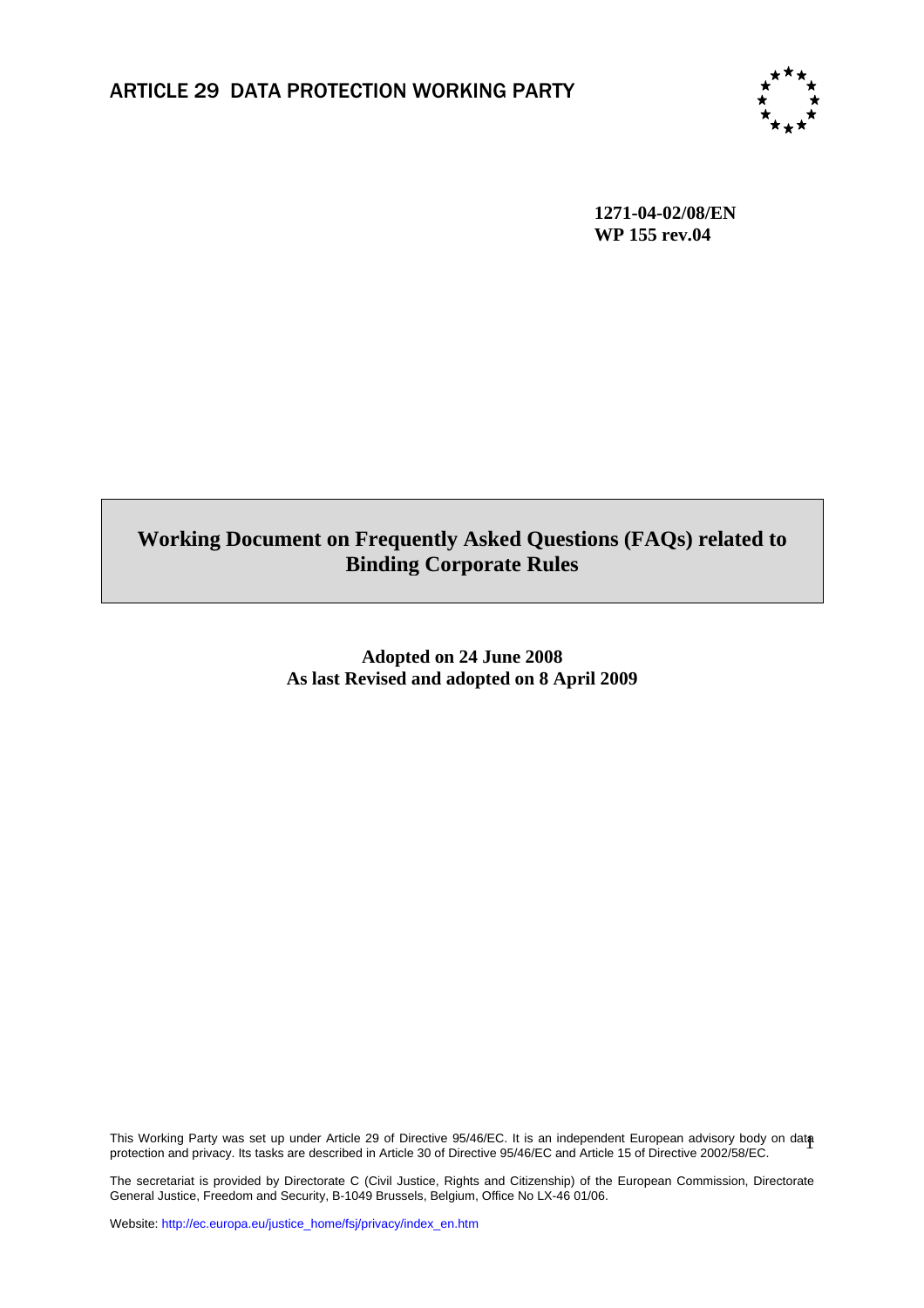## **FAQs on Binding Corporate Rules (BCR)**

As explained in Working Paper 74 (WP 74)<sup>1</sup>, the Article 29 working party considers that BCRs are an appropriate solution for multinational companies and other such groups to meet their legal obligations and ensure a proper level of protection of personal information when transferring data out of the European Union.

The working party/Data Protection Authorities have published these FAQs in light of their experience of the applications made for approval of BCRs and enquiries received about the interpretation of documents WP  $74<sup>2</sup>$  and WP  $108<sup>3</sup>$ . The FAQs are intended to clarify particular requirements for applicants in order to assist them in gaining approval for their BCRs.

These FAQs are not exhaustive and will be updated as required.

# **1 – Do the BCRs have to apply to all the personal data processed by the group?**

No, BCRs are a legal means for providing adequate protection to personal data which is covered by Directive 95/46/EC and transferred out of the European Union to countries that are not considered to provide an adequate level of protection. Other personal data processed by the group, which is not processed at some point in the EU, does not have to be covered by the rules.

However, it is strongly recommended that multinational groups using BCRs have a single set of global policies or rules in place to protect all the personal data that they process. Having a single set of rules will create a simpler and more effective system which will be easier for staff to implement and for data subjects to understand. Companies are likely to be respected for demonstrating a firm commitment to a high level of privacy for all data subjects regardless of their location and the legal requirements in any particular jurisdiction.

It should be noted that it is possible for the group to have a single set of rules while at the same time limiting the third party beneficiary rights required in the BCRs only to personal data transferred from the European Union.

## **2 –Do the BCRs have to apply to data processors who are not part of the group?**

No, only processors who are part of the group and are processing data on behalf of other members of the group will have to respect the BCRs as a member of the group. The BCRs could contain particular rules dedicated to members of the group acting as processors as a means of meeting the requirements of Articles 16 and 17 of Directive 95/46/EC.

[http://ec.europa.eu/justice\\_home/fsj/privacy/workinggroup/wpdocs/2005\\_en.htm](http://ec.europa.eu/justice_home/fsj/privacy/workinggroup/wpdocs/2005_en.htm)

 $\frac{1}{1}$ Working Document WP 74: Transfers of personal data to third countries: Applying Article 26 (2) of the EU Data Protection Directive to Binding Corporate Rules for International Data Transfers, adopted on June 3, 2003 [http://ec.europa.eu/justice\\_home/fsj/privacy/workinggroup/wpdocs/2003\\_en.htm](http://ec.europa.eu/justice_home/fsj/privacy/workinggroup/wpdocs/2003_en.htm)

See footnote 1

Working Document WP 108: Establishing a model checklist application for approval of Binding Corpate Rules, adopted on April 14, 2005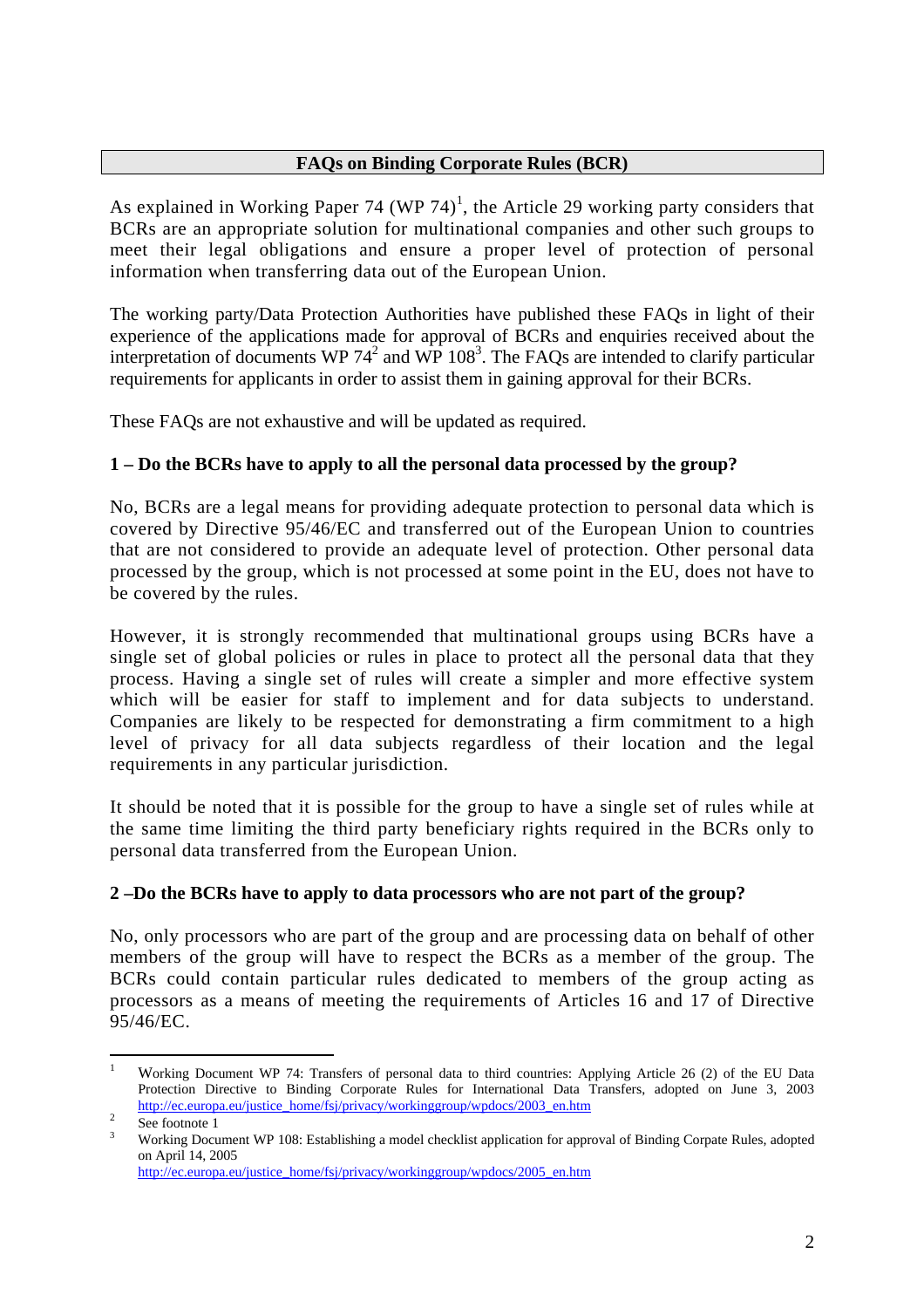Processors who are not part of the group and act on behalf of a group member are not required to be bound by the BCR. However, those processors should always only act under the instructions of the controller and should be bound by contract or other legal act in line with the provisions of the Articles 16 and 17 of the EU Directive.

If the processors are not part of the group and are based outside of the EU, the members of the group will also have to comply with the Articles 25 and 26 of Directive 95/46/EC on transborder data flows and ensure an adequate level of protection. For instance, the company can seek to adduce adequacy by contractual means such as by making use of the Standard Contractual Clauses adopted by the EU Commission for transfers to a processor outside of the EU or by subjecting the processors to the BCRs' provisions in respect of their data.

The BCRs will need to address these situations.

## **3 – Where a breach of the BCR occurs outside the EU which member of the group is liable?**

Regardless of the existence of any liability under Directive 95/46/EC for the entity that exports personal data from the EU, the BCRs themselves must nominate an entity within the EU who accepts liability for any breaches of the rules by any member of the group outside of the EU. This liability only needs to extend to data transferred from the EU under the rules.

WP74 envisaged that in most cases it would be the headquarters of the group, if EU based, that would accept liability. Where the headquarters of the group is based outside of the EU, WP74 allowed the group to nominate a suitable member in the EU who would accept liability for breaches of the rules outside of the EU. This responsibility includes, but is not limited to, the payment for any damages resulting from the violation of the binding corporate rules by any member outside of the EU bound by the rules.

However, for some groups with particular corporate structures, it is not always possible to impose to a specific entity to take all the responsibility for any breach of BCRs out of the EU. In these cases, the working party accepts that where the group can demonstrate why it is not possible for them to nominate a single entity in the EU they can propose other mechanisms of liability that better fit the organization.

One possibility would be to create a joint liability mechanism between the data importers and the data exporters as seen in the EU Standard Contractual Clauses 2001/497/EC dated June 15, 2001 or to define an alternative liability scheme based on due diligence obligations as prescribed in the EU Standard Contractual Clauses 2004/915/EC dated December 27, 2004. A last possibility, specifically dedicated to transfers made from controllers to processors is the application of the liability mechanism of the Standard Contractual Clauses 2002/16/EC dated December 27, 2001.

Data protection authorities may accept those alternative solutions mentioned above to liability on a case-by-case basis where sufficient and adequate comfort is provided by the applicant. Where any alternative mechanism is used it is important to show that the data subjects will be assisted in exercising their rights and not disadvantaged or unduly inhibited in any way.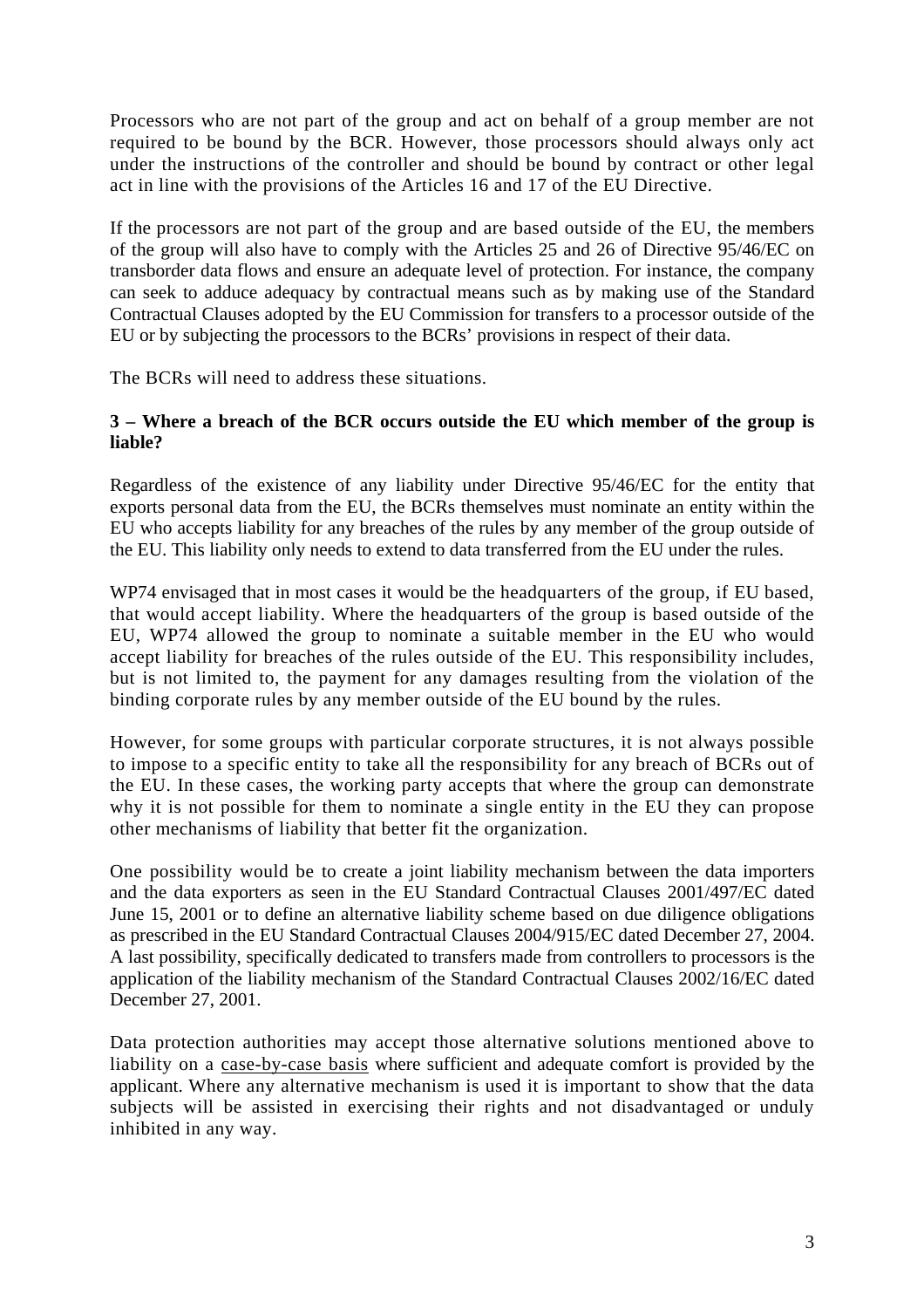#### **4 – Should the BCR always contain a right for the data subject to lodge a complaint before the data protection authority for violation of the BCR?**

Yes, despite the fact that in some cases the rules or the third party beneficiary rights in particular may have been limited to data originating from the EU and individuals already have a right in their national law to make a complaint about the exporting entity to the data protection authority it is important to have a right to lodge a complaint on the face of the BCRs for a breach of the rules as a whole by any member of the group.

## **5 – Should information about third party beneficiary rights be made readily available to the data subjects that benefit from it?**

Yes, WP74 requires that both the BCRs and the ways to complain and seek a remedy for a breach of the rules should be easily accessible for the data subject. The existence of third party beneficiary rights and their content is an important option for a data subject when considering what remedies are available to them. Some companies have decided for legitimate reasons not to include the third party beneficiary rights clause in the core document of the BCRs but instead set the rights out in a separate document. In those cases where the rights are in a separate document they should be made transparent and easily accessible to any data subject benefiting from those rights.

**6 -** Do the BCR themselves have to describe the processing and transfers of personal data within the group and in what level of detail?

Yes, a general description of the main purposes of processing and types of data transfers will need to be included in the BCR.

For example, the group can explain in its BCR that transfers are made to all entities of the group for staff mobility reasons, that HR data are sent to the main data centres of the group in Germany, US and Singapore for storage and archiving, that HR data are sent to the headquarters to define global compensation strategy and benefits planning for the group.

However, when applying for national authorisation and permit requirements, some Member States may require applicants to list the individual transfers that will take place from their jurisdiction to third countries into national filing documents.

## **7 - Should the BCRs be set out in a single document that creates all obligations of the group and the rights of individuals?**

It would greatly facilitate the review of BCRs by Data Protection Authorities and at the same time make BCRs more transparent for data subjects if there was one document showing clearly all obligations and rights which, if necessary, should be complemented by additional and relevant documentation (e.g. policies, guidelines, audit/training programmes). This structure is proposed as an example in the WP.154 adopted in June 24, 2008 providing a framework for BCRs. Although it is not obligatory to have BCRs in a single document.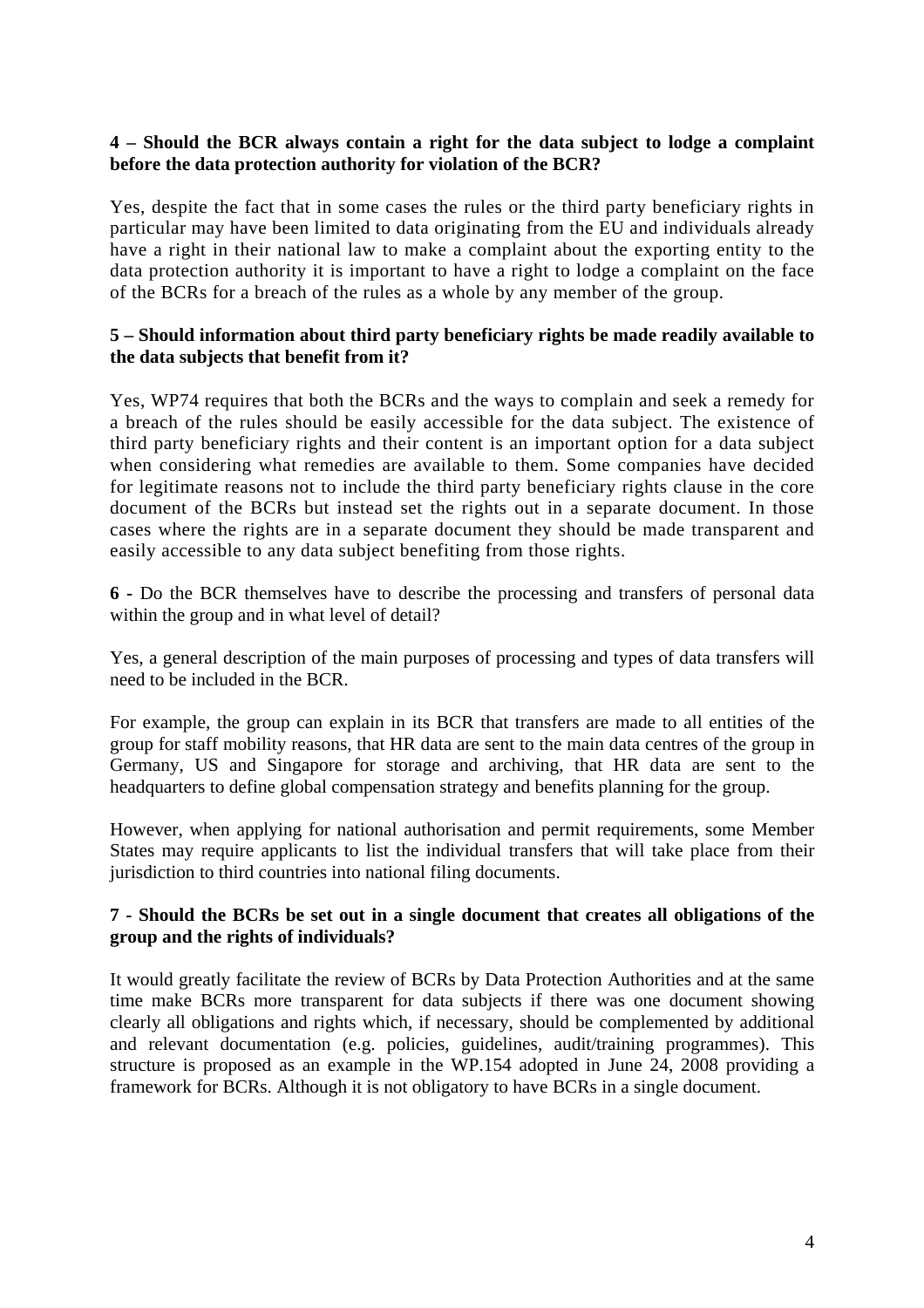# **8 – What terminology should applicants use for drafting their BCR?**

As BCR are a tool, with internal and external legal effects, that provide a level of data protection which is adequate under the EU Directive 95/46/EC, the wording and definitions of the BCR key principles (as listed in WP.74, WP.108, WP.153 and WP.154) should be consistent with the wording and definitions of the EU Directive.

This avoids misinterpretation of the BCR and assists when seeking authorisation from a Data Protection Authority as they are easily understood.

This does not prevent companies from using different language – with the same meaning, however – if this is easier for the staff and for client to understand when implementing the BCR into group policies or internal guidelines.

# **9 – What rights should an individual have under the third party beneficiary rights clause?**

An individual whose personal data are processed under the BCR can enforce the following BCR principles as rights before the appropriate data protection authority or court according to the rules defined by the WP. 74, WP. 108, and WP153, in order to seek remedy and obtain compensation if a member of the group has not met the obligations and does not respect those principles.

More specifically, the principles which are enforceable as third party beneficiary rights are as follows:

- o Purpose limitation (WP 153 Section 6.1, WP 154 Section 3),
- o Data quality and proportionality (WP 153 Section 6.1, WP 154 Section 4),
- o Criteria for making the processing legitimate (WP 154 Sections 5 and 6),
- o Transparency and easy access to BCR (WP 153 Section 6.1, Section 1.7, WP 154 Section 7),
- o Rights of access, rectification, erasure, blocking of data and object to the processing (WP 153 Section 6.1, WP 154 Section 8),
- o Rights in case automated individual decisions are taken (WP 154 Section 9)
- o Security and confidentiality (WP 153 Section 6.1,WP 154 Sections 10 and 11),
- o Restrictions on onward transfers outside of the group of companies (WP 153 Section 6.1, WP 154 Section 12),
- o National legislation preventing respect of BCR (WP 153 Section 6.3, WP 154 Section 16).
- o Right to complain through the internal complaint mechanism of the companies (WP 153 Section 2.2, WP 154 Section 17),
- o Cooperation duties with Data Protection Authority (WP. 153 Section 3.1, WP 154 Section 20),
- o Liability and jurisdiction provisions (WP. 153 Section 1.3, 1.4 , WP 154 Sections 18 and 19),

Companies should ensure that all those rights are covered by the third party beneficiary clause of their BCR by, for example, making a reference to the clauses/sections/parts of their BCR where these rights are regulated in or by listing them all in the said third party beneficiary clause.

These rights do not extend to those elements of the BCR pertaining to internal mechanisms implemented within entities such as detail of training, audit programmes, compliance network, and mechanism for updating of the rules. [WP153 Section 2.1, 2.3, 2.4 and 5.1, WP.154 Sections 13 to 15 included and Section 21]